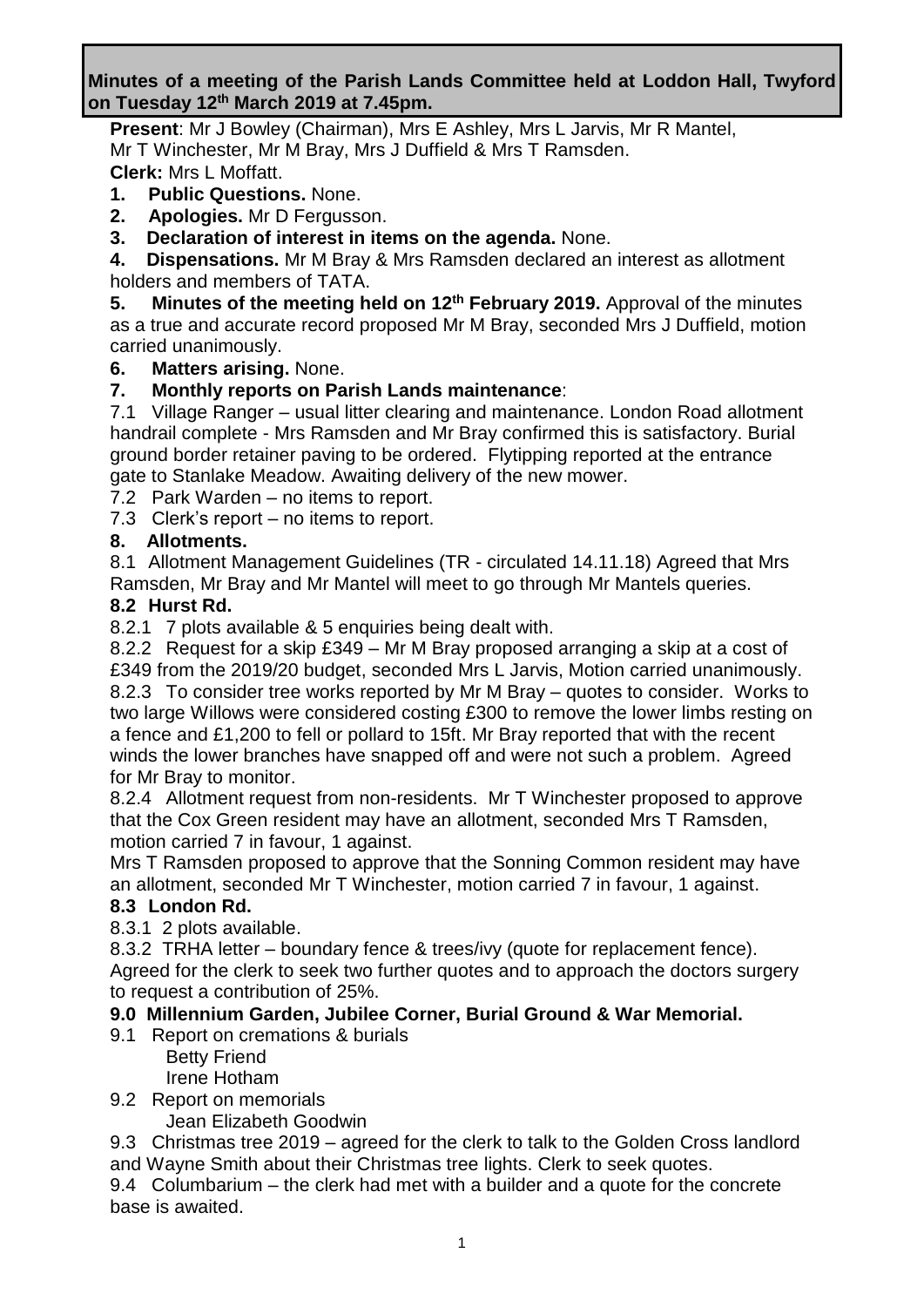9.5 Resident correspondence – the resident enquired as to future space for burials and to report trees causing a lack of light to her memorial tree. Clerk to respond letting the resident know about the plan for a columbarium and also for the ranger to cut some tree branches back to allow more light to the memorial tree.

### **10.0 Bell Corner & Polehampton Corner**

10.1 Polehampton Corner garden maintenance Mr Williams, Duke of Wellington, suggestion to remove the Snowberry hedge and blackberry and install a picket fence with flower boxes and hanging baskets were not well received. Agreed that the area should continue under the care of the gardeners.

### **11.0 King George V Recreation Ground.**

11.1 CCTV – 2 quotes circulated 06.03.19. Agreed for the clerk to seek a third quote and request an 'optional extra' quote to replace the wiring in quote two.

11.2 Parish Lands Management Plan – agreed for Mrs Ramsden to pass an amended version to be circulated two weeks prior to the next meeting.

11.3 Replacement signage update – signs have been ordered and will be delivered this week ready for the Ranger to start putting up.

11.4 Gaps in hedge (Longfield Road end) – photos circulated 17.12.18. Councillors had looked at hedges. Agreed for the clerk to get a quote to have the Longfield Road hedge laid.

11.5 Antisocial behaviour around Loddon Hall – request to have youth shelter moved and offer of bench. Councillors to consider where to locate the bench. Agreed that the youth shelter will not be moved. Bench to be accepted and Mr Bray and Mrs Ramsden agreed to relocate the bench to the area by the Jubilee Oak. 11.6 Memorial bench enquiry – agreed for this also to be located in the area by the Jubilee Oak.

11.7 Emergency gate repairs carried out £170.56. Noted.

11.8 Pollinator meeting – Mr M Bray and Mrs T Ramsden had met with Gemma Alford and Emma Donald and reported on their ideas. It is hoped they will put together a plan and attend the April meeting. The idea of an oval wildflower area in the south west corner of King George V was well received. As was the plan to plant bulbs around the trees. Wildflower strips parallel to the Wargrave Road hedges and Longfield Road hedges were discussed. Agreed for the clerk to enquire as to how much space the contractors require to cut hedges etc. Suggestion of a stag beetle stumpery in the north west corner was also well received. There are some tree branches that could be used with this. Mr Stephen Loyd should also be involved with this. Mrs J Duffield reported that the plan should include longevity of the project and ongoing maintenance.

11.9 Tennis club update – firework debris has been cleared but clumps of grass and mud was reported on the courts after the grass was mown. Agreed for the clerk to advise the tennis club of the cutting schedule and suggest they sweep the courts on those days. The tennis clubs request to Polehampton Trust for solicitor funding for the long term lease was declined. The committee suggested they contact the Law Society for a solicitor. The tennis club have received funding for signage however the committee were not in favour of additional signs.

### **12.0 Stanlake Meadow.**

12.1 Information following Shaun Virtue Visit – chased 02.01.19. Carried forward. 12.2 Tree risk assessment – quote to cover both allotment sites, both recreation grounds, burial ground & Jubilee Corner (quote) – carried forward.

12.3 Revised telecom proposal for consideration. Agreed for the clerk to contact other parishes and research as to the going rate for offers to host telecom masts. 12.4 Gaps in hedge (Stanlake Lane side) – photos circulated 17.12.18. Councillors had looked at hedges. Agreed for the clerk to get a quote to have the hedge parallel to Stanlake Lane laid.

12.5 Stanlake copse – Leylandii cuttings and logs, also trees to be cleared from KGVR – agreed no action.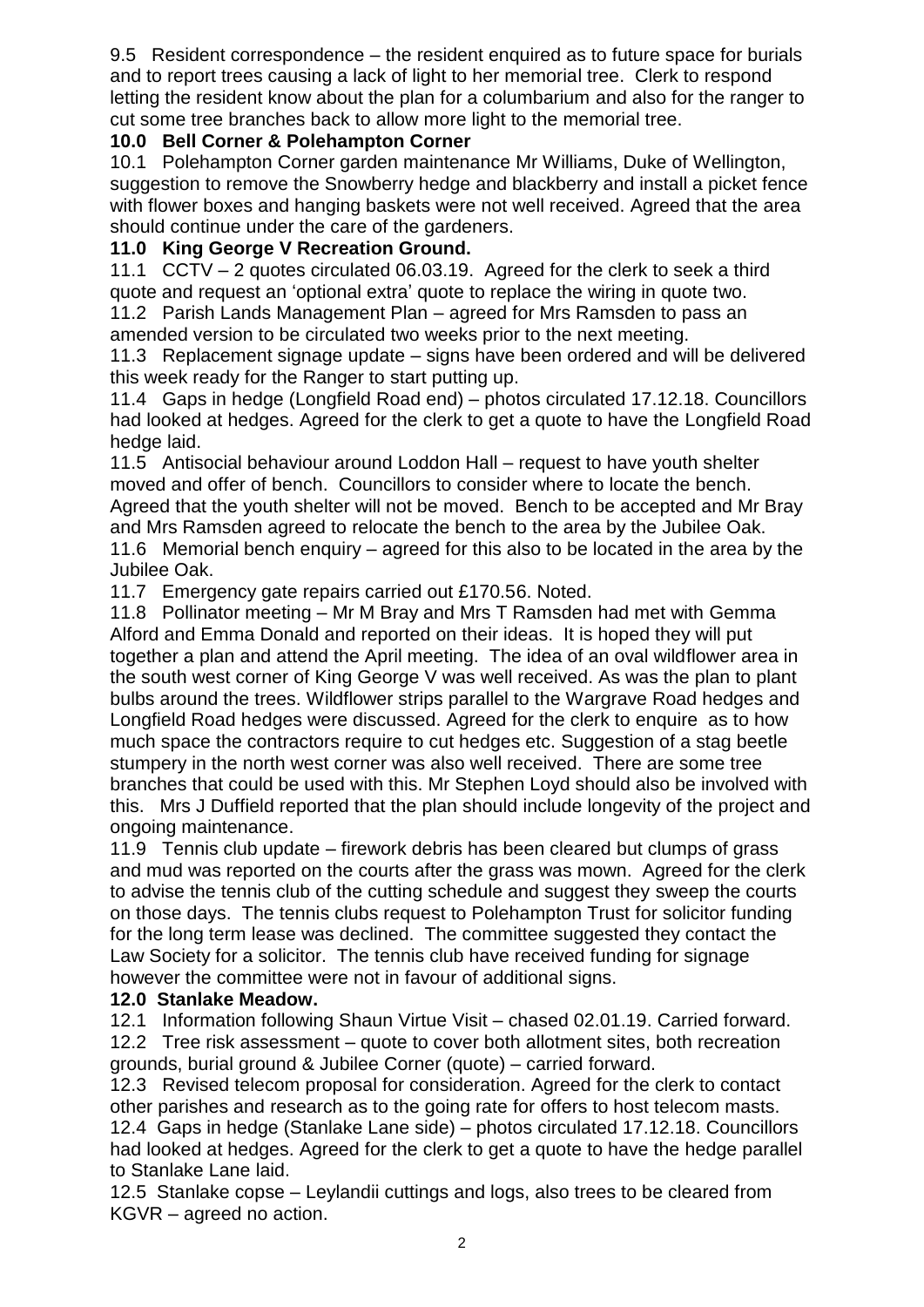12.6 Request to have paving to the football shed – the committee agreed no action given the discussions on developing the pavilion. Agreed the football club could put a couple of slabs down.

12.7 Process/policy for future encampments – information circulated 06.03.19. Clerk to contact WBC about the possibility of the parish council evicting travellers and to discuss their welfare role. The clerk suggested seeking legal advice to ensure that the eviction paperwork is watertight. The committee felt that it was acceptable to use the Bracknell Forest templates and agreed not to take legal advice.

12.8 Cricket fixtures – the cricket club are unable to re-schedule their matches on the beer Festival date and Fete. Ian Wisdom (Beer Festival) is talking to the cricketers about them sharing the facilities for the day. Agreed the Parish Council require use on the day of the fete.

12.9 Fitness camp updates – 2x key deposits received from the two fitness groups. Three monthly £50 hire payments received. Noted.

#### **13.0 Stanlake Pavilion.**

13.1 Colleton School Lease - Mr R Abeywardana confirmed that the existing lease is acceptable, with minor changes to be made. He suggested that unless there have been problems the lease should remain as it is. The committee agreed.

13.2 Cleaning – to be dealt with under part 2.

13.3 Emergency lighting quote. The emergency lighting at Stanlake pavilion is not working. A quote amounting to £534.12 to replace and re-wire the existing lighting was discussed. The committee considered whether they wish to pay out when they are looking at re-developing the pavilion. The clerk urged the committee to approve this in view of the fact any re-development would take some time to progress. The committee discussed whether the lighting not working was a risk and they decided it was 'low risk'. It was considered that as the evenings are currently lighter the After School Club children would not be at risk. It was agreed for the clerk to check if the lighting is required under building regulations.

13.4 Fruit tree offer from Mullie (to also consider watering) – agreed for Mr M Bray and Mrs T Ramsden to meet with Mullie and discuss what maintenance is required. To consider what would be practicable.

13.5 Terms of reference – Stanlake Pavilion extension project. Item 13.6 was dealt with first.

Proposed Mrs J Duffield, seconded Mrs T Ramsden to approve the terms of reference. Motion carried unanimously.

Stanlake Pavilion Extension Working Group terms of reference: Purpose of the Working Group:

The Working Group is established to identify options to extend the Stanlake pavilion.

- 1. To research & consider the options for extending the Stanlake Pavilon.
- 2. To work in partnership/consult with The Colleton After School Club, Twyford Comets, The Cricket Club and any other groups.
- 3. To consider the space required by the users of the pavilion.
- 4. To make recommendations for improvements, developments or capital expenditure to the Parish Lands Committee.

13.6 Proposal to dissolve the Pavilion Sub Committee and form a Working Group in its place. Proposed Mr M Bray, seconded Mr T Winchester, motion carried unanimously. Agreed the committee membership would remain the same. 13.7 Electricity quote – proposed Mr T Winchester, seconded Mr M Bray to accept the 24 month quote standing charge 21.080 p/quarter, 15.643 weekday p/kWh, 12.239 other, 0.588 FiTs. Motion carried unanimously.

13.8 Drain clearance £145.00. Noted.